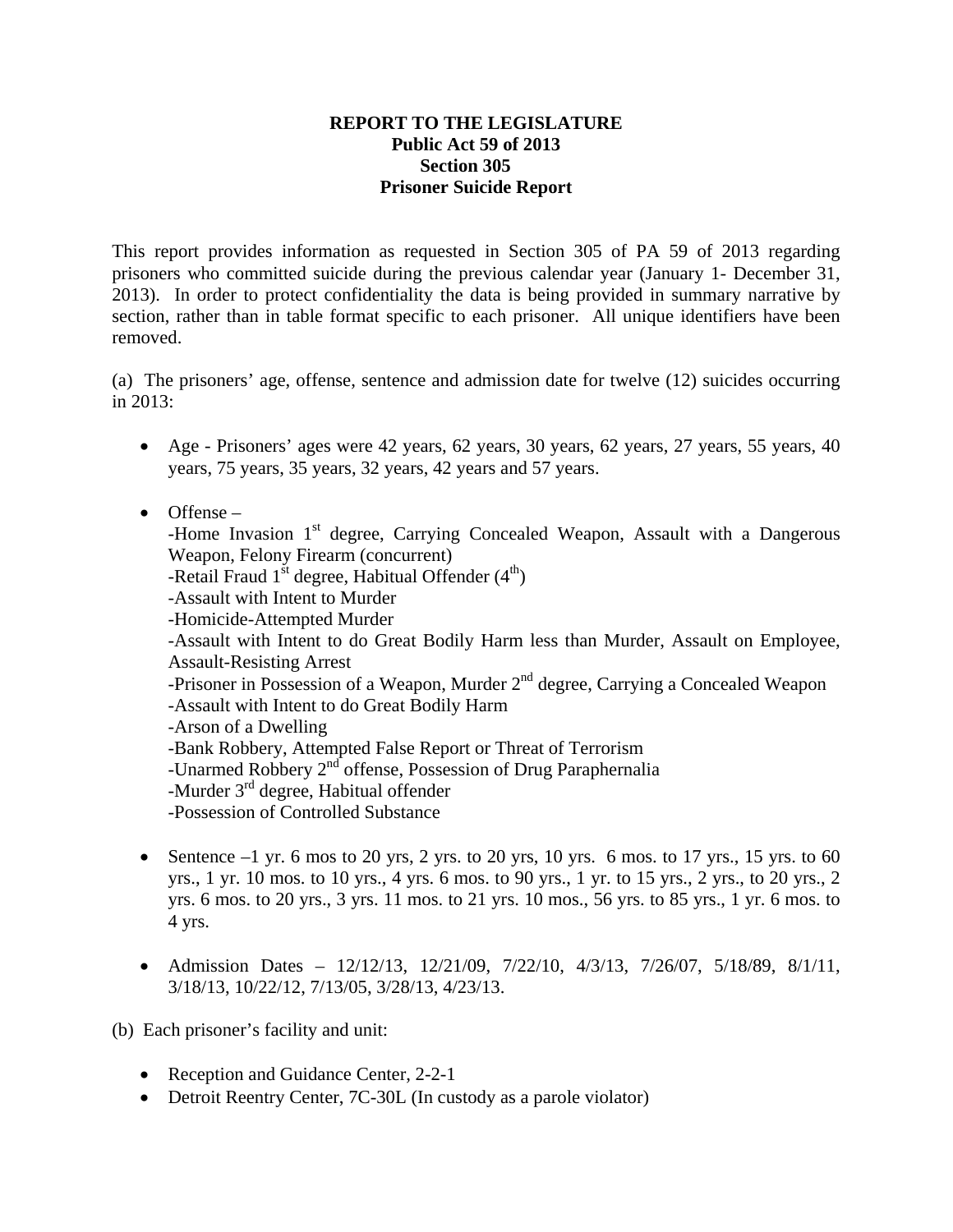- Marquette Branch Prison, segregation EB-13
- Reception and Guidance Center, 1-03-037
- Macomb Correctional Facility, 7-106-B
- Carson City Correctional Facility, segregation 2-4-II
- Gus Harrison Correctional Facility, 4-123-B
- Reception and Guidance Center, 02-02-004
- Lakeland Correctional Facility, F-02,153
- Michigan Reformatory, segregation 1-2-64
- Michigan Reformatory, J-3-95
- Clare County Jail (out of MDOC custody on Writ of Habeas Corpus)

(c) Circumstances: nine (9) deaths were a result of hanging and three (3) deaths were a result of jumping from the gallery.

(d) The dates of the suicides:

• The deaths occurred one (1) in January 2013, three (3) in April 2013, one (1) in May 2013, one (1) in July 2013, one (1) in August, two (2) in September 2013 and three (3) December 2013.

(e) Whether the suicide occurred in a housing unit, a segregation unit, a mental health unit, or elsewhere on the grounds of the facility:

 $\bullet$  Six (6) deaths occurred in general housing units, three (3) deaths occurred in segregation, two (2) deaths occurred in mental health RTP units and one (1) occurred in an outside county jail.

(f) Whether the prisoner had been denied parole and the date of any denial:

 One (1) prisoner was in custody as a parole violator and as such this factor does not apply. Of the remaining 11 individuals, seven (7) had not yet been interviewed by the parole board, one (1) was interviewed by the parole board 2 months prior to his death and given a continuance, one (1) prisoner was interviewed by the parole board 10 months prior to his death and given a continuance, one (1) prisoner was reviewed by the parole board approximately 4 months prior to his death and designated a D47 parole. He was referred for special needs re-entry services. One (1) prisoner was last seen by the parole board in November 2004 with an additional 65 years to serve on his minimum sentence.

(g) Whether the prisoner had received a mental health evaluation or assessment:

 Two (2) prisoners, who died during brief stays at Reception and Guidance Center, received the required mental health suicide risk screening in a timely fashion. The scores of the screening did not indicate elevated suicide risk or need for urgent mental health appraisal or assessment. One (1) prisoner, who died in a county jail after transfer there on court writ, received the required mental health and suicide risk screening and appraisal in a timely fashion. The results did not indicate elevated suicide risk or need for mental